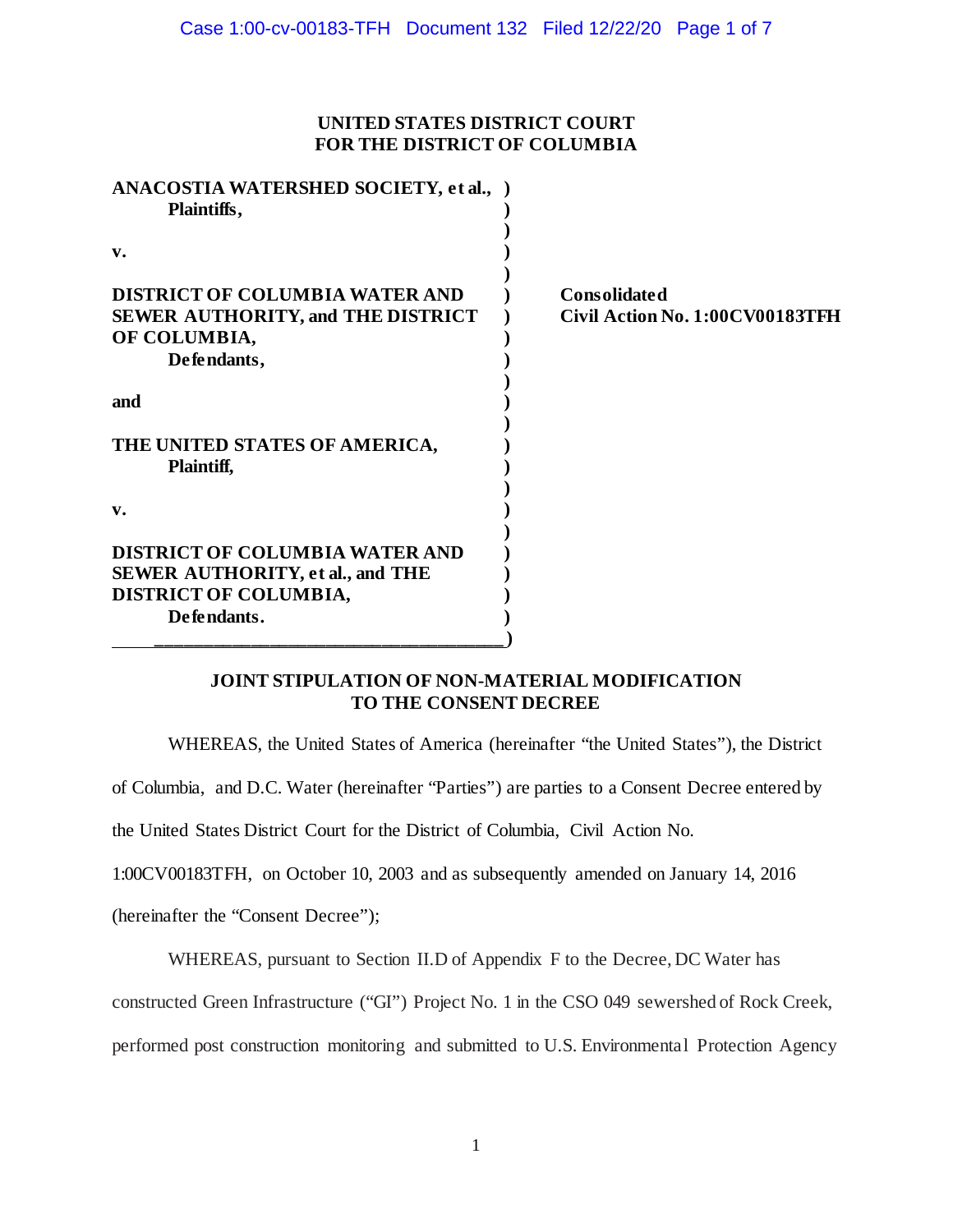#### Case 1:00-cv-00183-TFH Document 132 Filed 12/22/20 Page 2 of 7

("EPA") and the District "Post Construction Monitoring Report No. 1" for the Rock Creek sewershed projects ("Rock Creek Report No.1");

WHEREAS, DC Water determined in Post Construction Monitoring Report No. 1 that the All GI Approach was impracticable. However, DC Water also determined that it would be practicable to achieve the required storage volume (9.5 million gallons) in the CSO 049 sewershed by the March 23, 2030 deadline with a combination of GI and a storage facility (the "Hybrid Approach") consisting of (1) a 4.2 million gallon storage facility, (2) GI, targeted sewer separation, and downspout disconnection controlling at least 92 acres to the 1.2" Retention Standard (3.0 million gallons), and (3) credit for other GI-controlled acres in the CSO 049 sewershed as permitted by Section II.E of Appendix F (2.3 million gallons). The Report requested that EPA approve the Hybrid Approach;

WHEREAS, EPA has approved the Hybrid Approach;

WHEREAS, the Hybrid Approach represents a modification to the non-material terms of Appendix F to the Consent Decree because it changes only the means and methods for achieving the required level of control for CSO 049 sewershed, not the level of control nor the deadline for achieving it;

WHEREAS, the non-material terms of the Decree may be modified by a subsequent written agreement signed by all the Parties;

WHEREAS, the Parties have provided an opportunity beyond the requirements of the Decree for interested non-governmental groups, including representatives from Citizen Plaintiffs in this action, to provide written comments on the DC Water Green Infrastructure Practicability Assessment, and meet and discuss those comments with the Parties;

2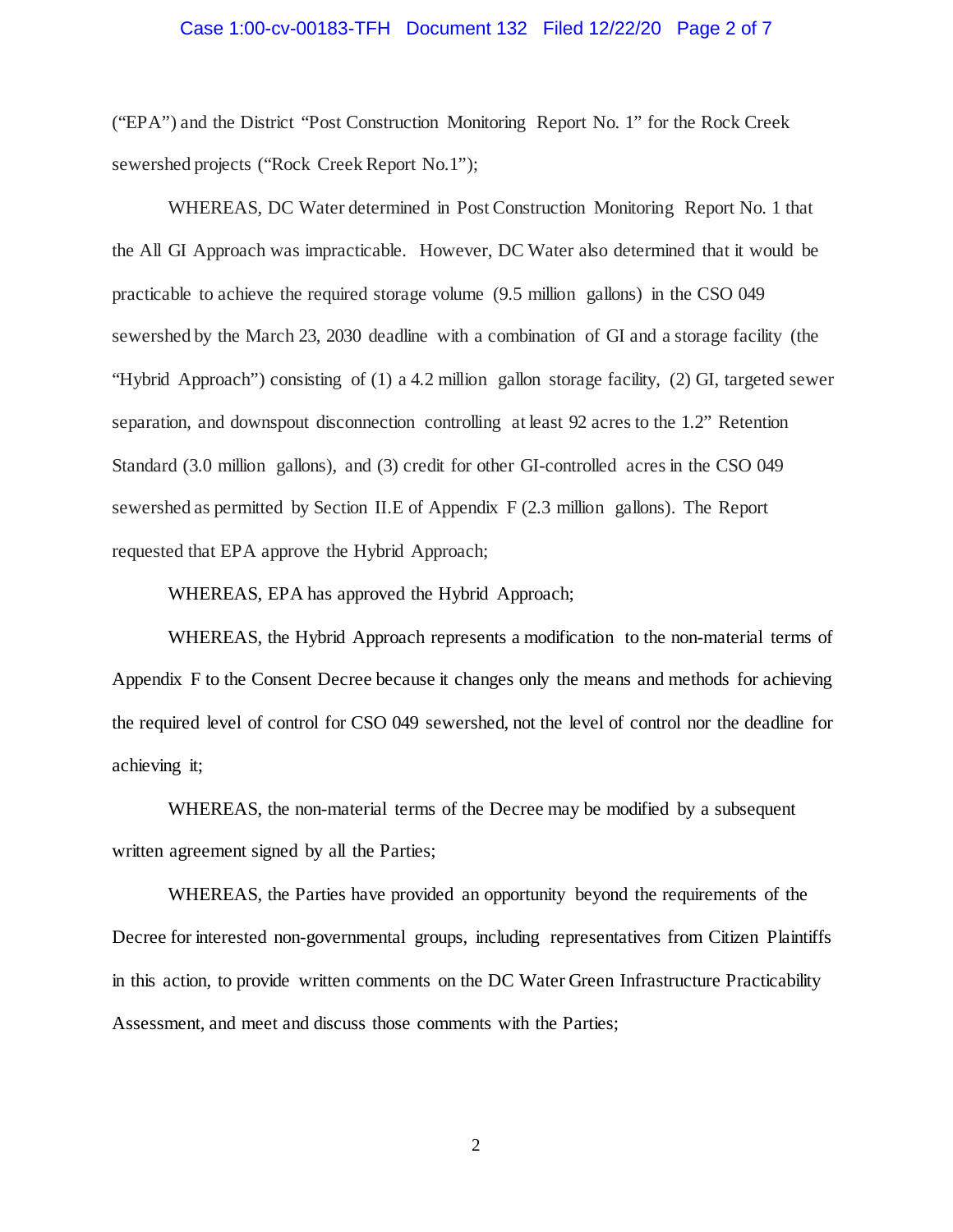#### Case 1:00-cv-00183-TFH Document 132 Filed 12/22/20 Page 3 of 7

WHEREAS, in accordance with Paragraph 102 of the Decree, the Parties agree that the proposed amendments to Appendix F of the Decree constitute a modification to the non-material terms of the Decree;

NOW THEREFORE,

- 1. The Parties agree upon and stipulate to the terms and conditions in the First Amended Appendix F to the Decree, which is Attachment A to this Joint Stipulation of Non-Material Modification to Consent Decree ("Joint Stipulation").
- 2. The undersigned representatives are fully authorized to enter into the terms and conditions of this joint Stipulation. This Joint Stipulation may be executed in several counterparts, each of which will be considered an original.
- 3. This Joint Stipulation shall be effective after the Joint Stipulation is signed by the Deputy Section Chief for the Environmental Enforcement Section.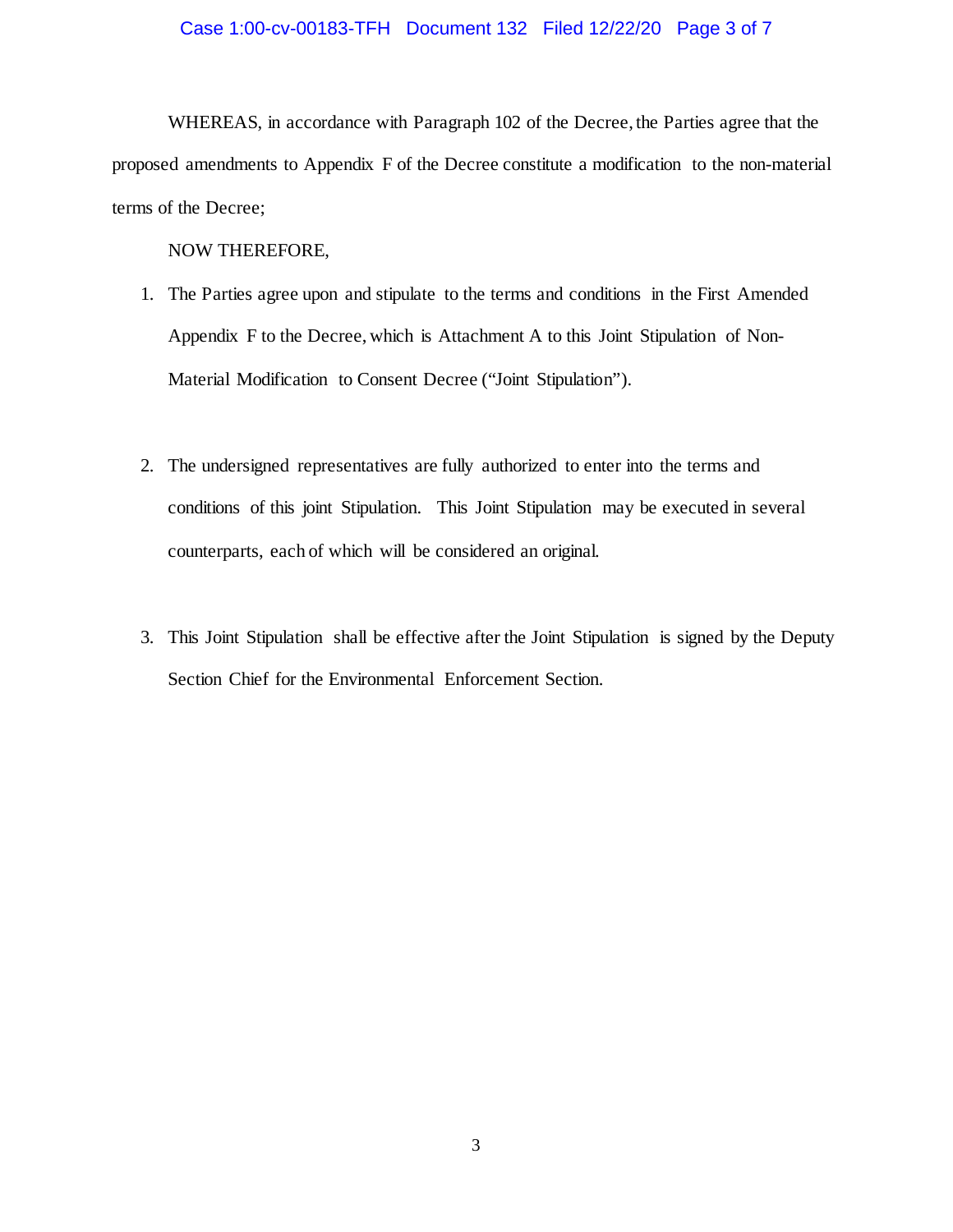WE HEREBY CONSENT to the foregoing Joint Stipulation of Non-material Modification to the Consent Decree entered in United States of America v. District of Columbia Water and Sewer Authority et al. and the District of Columbia, Civil Action No. 1:00CV00183TFH, on October 10, 2003.

# FOR PLAINTIFF THE UNITED STATES OF AMERICA:

Respectfully submitted,

12/22/20

Nathaniel Douglas DATE NATHANIEL DOUGLAS Deputy Section Chief Environmental Enforcement Section Environment & Natural Resources Division

12/22/20 /s/ Bradley L. Levine

\_\_\_\_\_\_\_\_\_\_\_\_ \_\_\_\_\_\_\_\_\_\_\_\_\_\_\_\_\_\_\_\_\_\_\_\_\_\_\_\_\_\_\_\_\_\_\_\_

DATE BRADLEY L. LEVINE (DC Bar No. 974925) Senior Attorney Environmental Enforcement Section Environment & Natural Resources Division U.S. Department of Justice P.O. Box 7611 Washington, DC 20044 Phone: 202-514-1513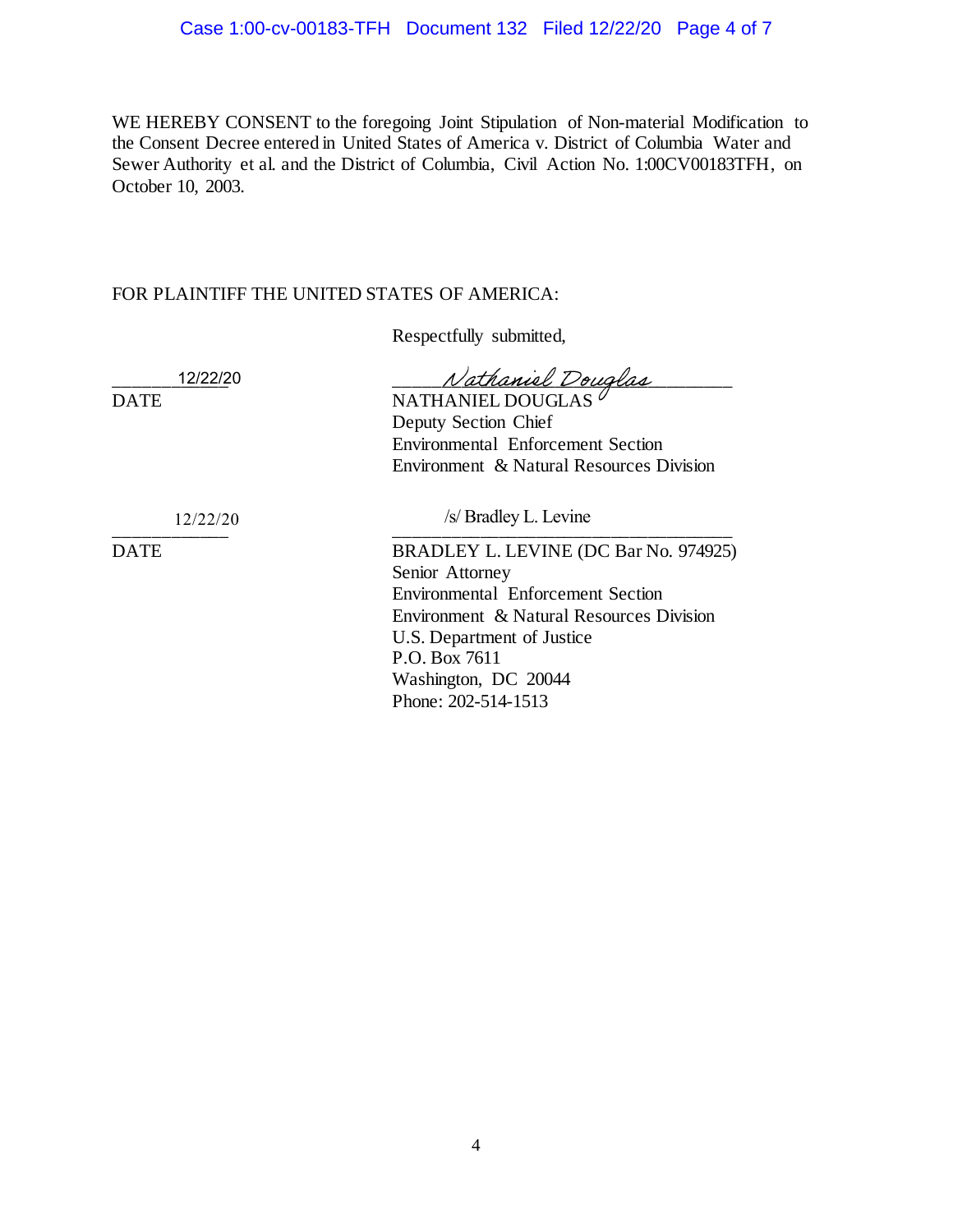#### Case 1:00-cv-00183-TFH Document 132 Filed 12/22/20 Page 5 of 7

WE HEREBY CONSENT to the foregoing Joint Stipulation of Non-material Modification to the Consent Decree entered in United States of America v. District of Columbia Water and Sewer Authority et al. and the District of Columbia, Civil Action No. 1:00CV00183TFH, on October 10, 2003.

FOR PLAINTIFF THE U.S. ENVIRONMENTAL PROTECTION AGENCY:

 $|2/3|2020$ 

**MARK POLLINS** Director, Water Enforcement Division

**SUSHILA NANDA** Attorney-Advisor Water Enforcement Division Office of Enforcement and Compliance Assurance U.S. Environmental Protection Agency 1200 Pennsylvania Avenue, NW Washington, DC 20460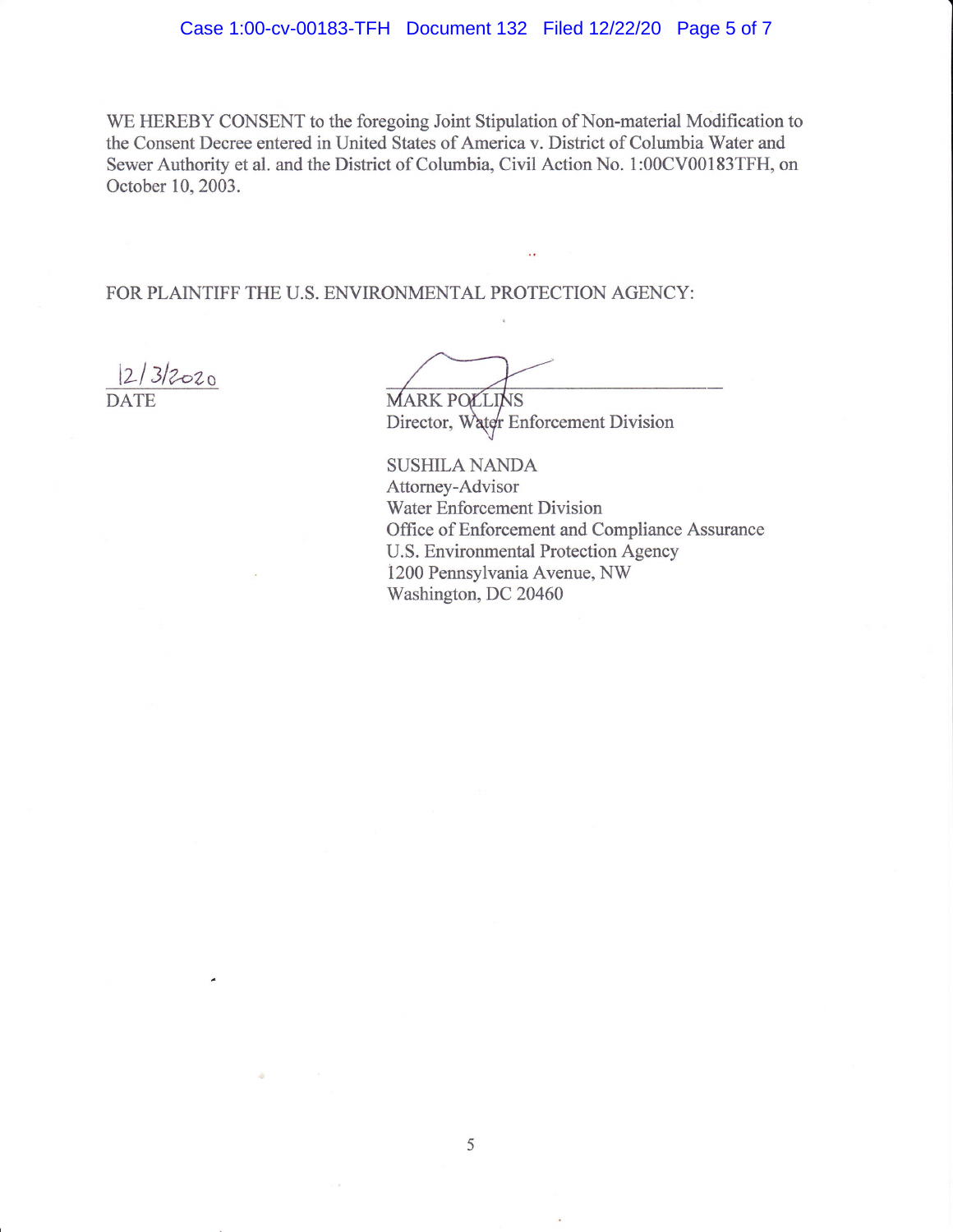#### Case 1:00-cv-00183-TFH Document 132 Filed 12/22/20 Page 6 of 7

WE HEREBY CONSENT to the foregoing Joint Stipulation of Non-material Modification to the Consent Decree entered in United States of America v. District of Columbia Water and Sewer Authority et al. and the District of Columbia. Civil Action No. 1:00CV00183TFH, on October 10, 2003.

FOR DEFENDANT DISTRICT OF COLUMBIA WATER AND SEWER AUTHORITY:

**/2. 4.202..D** 

DATE

Kishia L. Powell, PE Chief Operating Officer District of Columbia Water and Sewer Authority

**DAVID** L. GADIS CEO and General Manager District of Columbia Water and Sewer Authority 1385 Canal Street. SE \\'ashingron. D.C. *20003* 

DATE

MARCK, BATTLE, ESQ. Chief Lega\-Officer & EVP. Government and Legal Affairs District of Columbia Water and Sewer Authority 1385 Canal Street. SE \\'ashingron. D.C. *20003* 

 $2/03/2020$ DATE

*j)\_-,)* , - z.u

DALE G. MULLEN McGuire Woods LLP Gateway Plaza 800 East Canal Street Richmond. Virginia 23219 *Counsel to District of Columbia Water and Sewer Authority*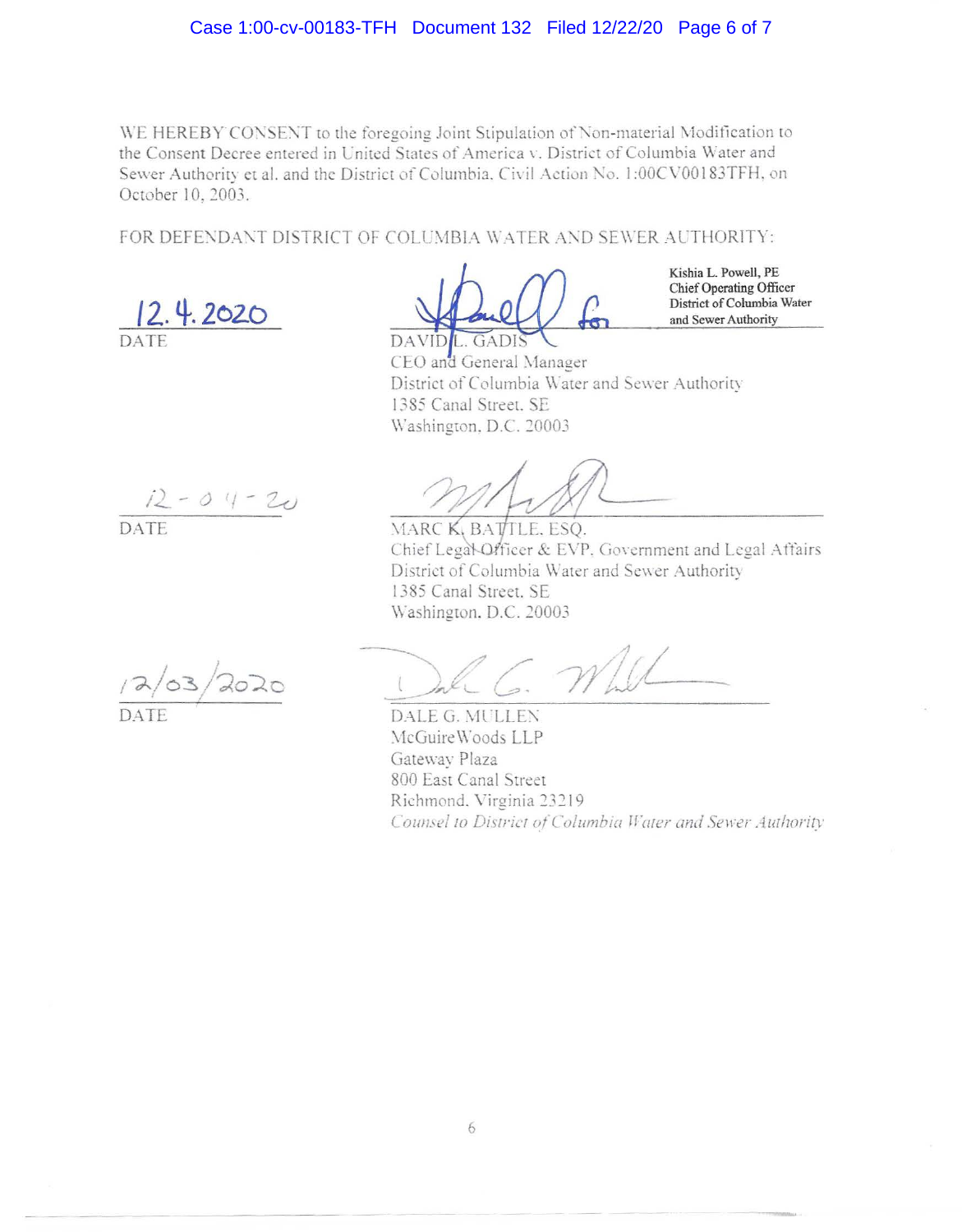WE HEREBY CONSENT to the foregoing Joint Stipulation of Non-material Modification to The Consent Decree entered in United States of America v. District of Columbia Water and Sewer Authority et al. and the District of Columbia, Civil Action No. 1:00CV00183TFH, on October 10, 2003.

# FOR DEFENDANT DISTRICT OF COLUMBIA:

KARL A. RACINE Attorney General for the District of Columbia

\_\_\_\_\_\_\_\_\_\_\_\_ 12/22/2020

DATE /s/ Toni Michelle Jackson TONI MICHELLE JACKSON Deputy Attorney General Public Interest Division

> /s/ Fernando Amarillas FERNANDO AMARILLAS [974858] Chief, Equity Section

/s/ Andrew J. Saindon ANDREW J. SAINDON [456987] Senior Assistant Attorney General 400 Sixth Street, N.W., Suite 10100 Washington, D.C. 20001 (202) 724-6643 (202) 730-1470 (f) andy.saindon@dc.gov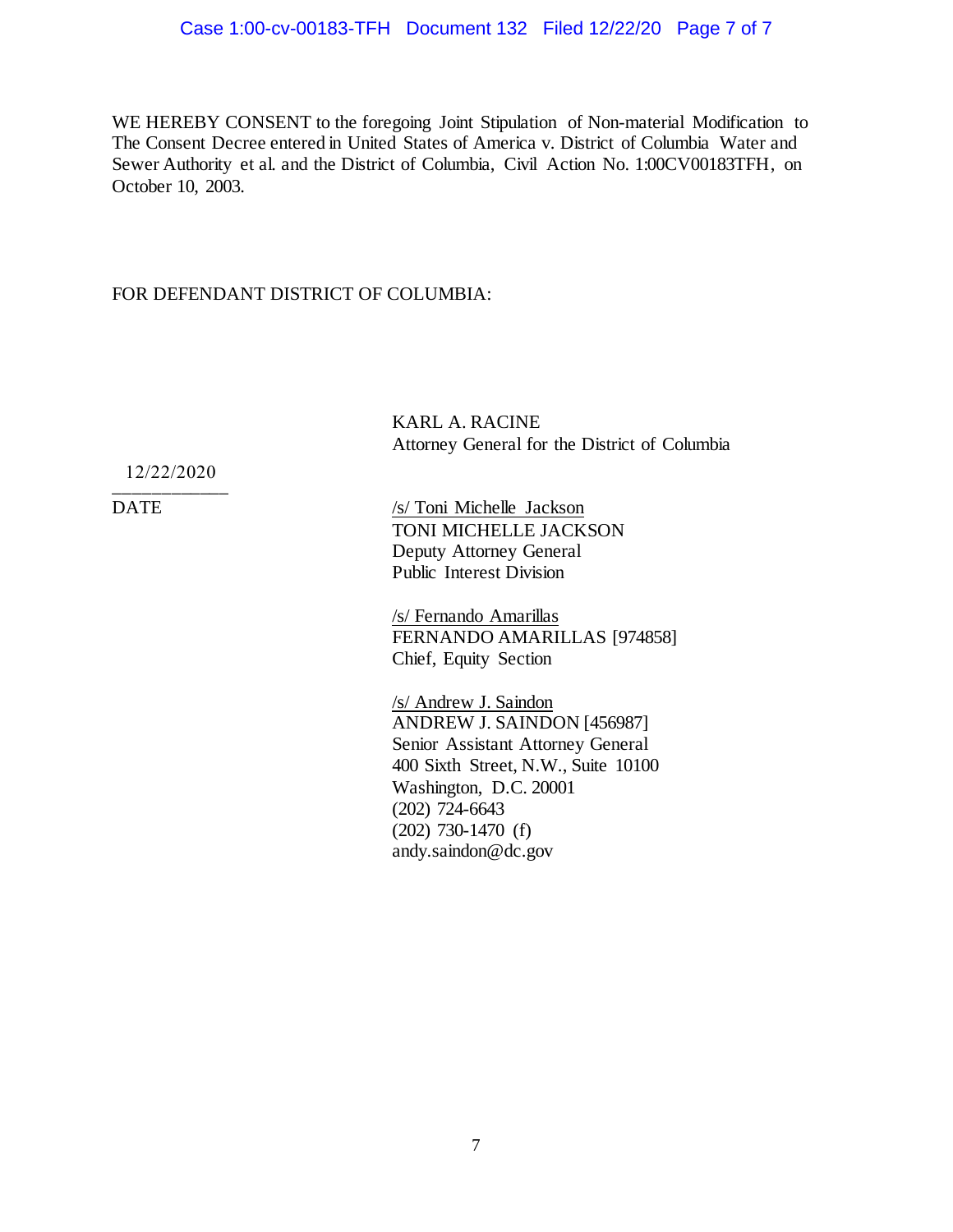## **Attachment A to Stipulation of Non-Material Modification to Consent Decree**

## **FIRST AMENDED APPENDIX F**

## **GREEN INFRASTRUCTURE PROGRAM FOR THE POTOMAC AND ROCK CREEK SEWERSHEDS** \_\_\_\_\_\_\_\_\_\_\_\_\_\_\_\_\_\_\_\_\_\_\_\_\_\_\_\_\_\_\_\_\_\_\_\_\_\_\_\_\_\_\_\_\_\_\_\_\_\_\_\_\_\_\_\_\_\_\_\_\_\_\_\_\_\_\_\_\_\_\_\_\_\_\_\_\_\_

#### **I. Green Infrastructure Program Plan**

Within 12 months after the Effective Date of the First Amendment to the Consent Decree, DC Water shall submit to EPA for approval pursuant to Section X (EPA Approval of Plans and Submissions) of this Consent Decree a Green Infrastructure Program Plan (the "GI Program Plan"). The GI Program Plan shall include the elements described in subsections A, B, and C below. DC Water submitted and EPA approved the Program Plan on July 29, 2016 and February 3, 2017, respectively.

## A. **Green Infrastructure Control Measures**.

- 1. Identification and description of the GI control measures (including any targeted sewer separation projects) that DC Water intends to install (or have the District or other entities install on its behalf), the approximate locations of the sites for the measures, and the estimated cost to implement the measures.
- 2. The conceptual project location identifications and descriptions, and cost estimates for the measures that DC Water intends to install (or have the District or other entities install on its behalf), which shall correspond to the individual GI Projects set forth in the schedule in Section II of this Appendix F.
- 3. An estimate of the number of acres of land projected to be effectively retrofitted with GI in the Potomac and Rock Creek sewersheds prior to 2030 pursuant to the District's MS4 permit and storm water regulations.
- B. **Preservation and Maintenance of Constructed Green Infrastructure Projects.** A plan to (1) preserve and maintain the GI control measures installed pursuant to the GI Program Plan and (2) ensure that future site or land use changes do not result in the loss of the runoff reduction benefits of the GI control measures installed pursuant to the GI Program Plan, unless that loss is compensated for by other controls in the same CSO drainage area.
- C. **Public Outreach**. A plan to engage property owners in the Potomac and Rock Creek sewersheds and interested stakeholders to promote and facilitate installation of GI on private property and to ensure public input into the site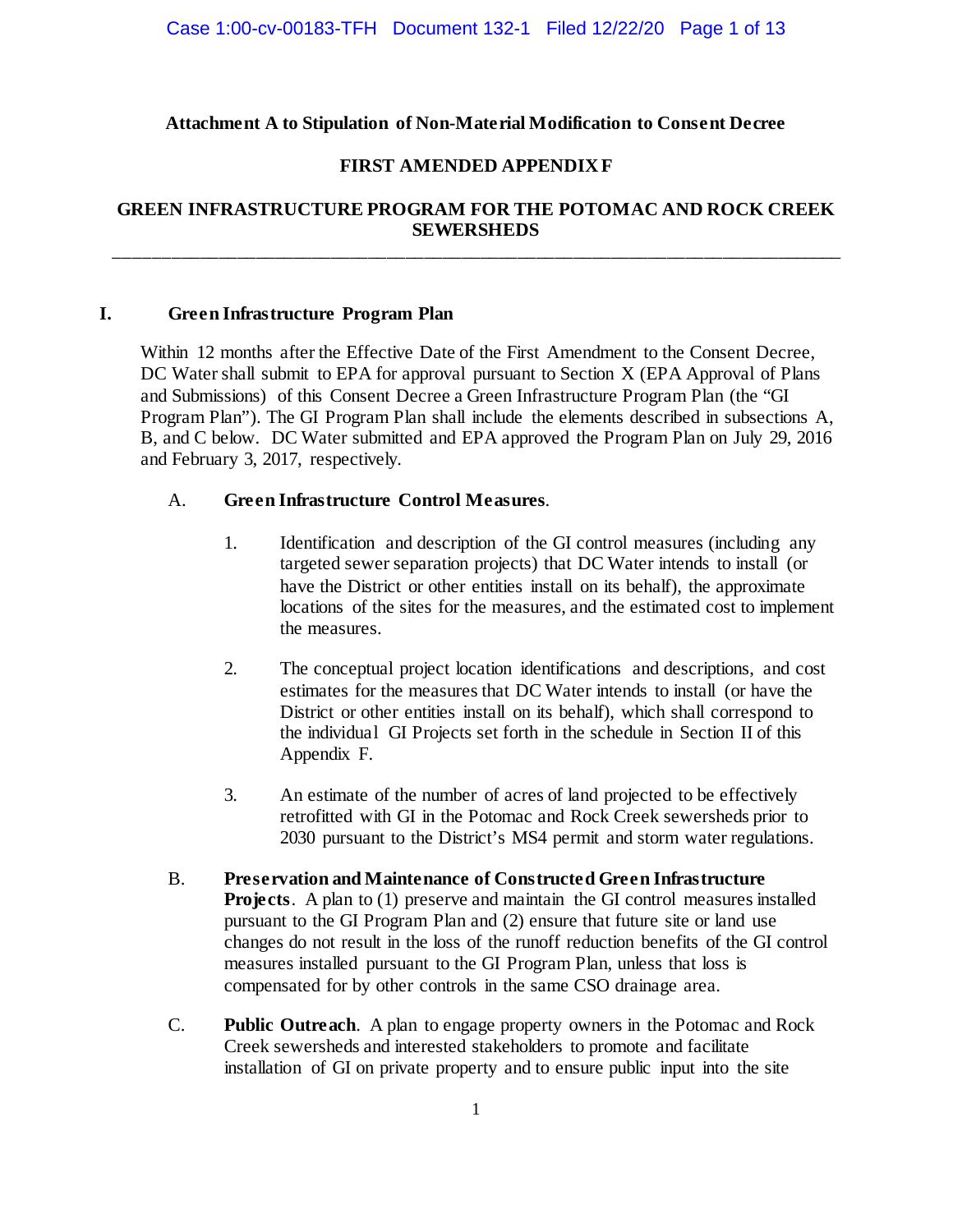selection process and concept design for the control measures that DC Water proposes to install as part of the GI Program Plan.

- (a) Public Outreach shall include:
	- 1. During GI Project Planning:
		- (i) Develop a draft Project Description report, place it on DC Water's website and solicit comments for 30 calendar days;
		- (ii) Advertise and hold at least one public meeting (virtual or in person) regarding the project described in the Project Description;
		- (iii) Consider public comments received during comment period and at public meeting and revise the Project Description report as appropriate prior to submittal to EPA; and
		- (iv) Post the final Project Description as submitted to EPA on DC Water's website;
	- 2. During GI Project Design:
		- (i) Meet with Advisory Neighborhood Commission ("ANC") in the area to present the proposed project, obtain comments on the facility locations, configuration and construction limitations and incorporate comments as appropriate;
		- (ii) Use multiple media which may include door hangers, emails, in person visits or other means to advise adjacent property owners of planned projects;
		- (iii) Maintain a website with information on the project, frequently asked questions and provide contact information for citizens to reach project staff with comments or questions; and
		- (iv) Maintain a contact list of interested parties to distribute project information and notices about the project.
	- 3. During GI Project Construction:
		- (i) Meet with ANC in the area to prior to construction to provide an update on anticipated construction plans and timeframes;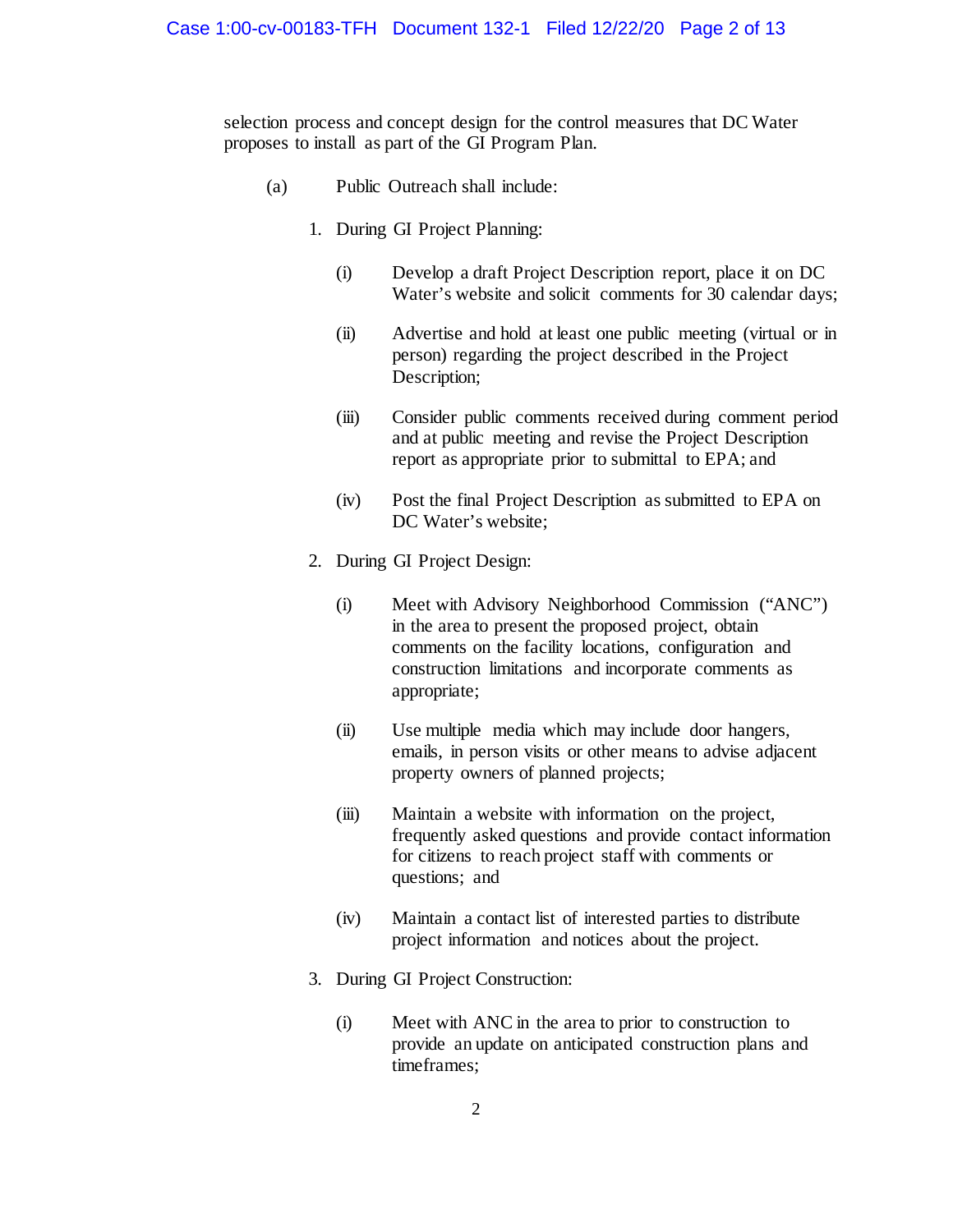- (ii) Maintain a hotline for construction questions and issues;
- (iii) Use multiple media which may include door hangers, emails, in person visits or other means to advise adjacent property owners of planned construction;
- (iv) Maintain a website with information on the project, frequently asked questions and provide contact information for citizens to reach project staff with comments or questions; and
- (v) Respond to neighborhood questions and requests during construction as appropriate.
- 4. After Project Construction:
	- (i) Post the Post Construction Report on DC Water's website; and
	- (ii) Solicit feedback on the implemented project from nearby property owners and incorporate feedback into subsequent designs as appropriate.

## **II. DC Water Implementation Schedule**

DC Water shall construct and Place in Operation the GI control measures assigned to it in accordance with the following schedule:

- **A.** Six months prior to the award contract for construction for each of the projects listed in this section, DC Water shall submit a Project Description to EPA for review and comment. The Project Description shall contain:
	- 1. An identification of the CSO areas where the projects are to be implemented
	- 2. The types of GI control that are to be employed and the rational for their use
	- 3. The approximate location of the controls
	- 4. The estimated acreage that will be controlled to a 1.2" retention standard
	- 5. A schedule for implementation of the controls
	- 6. The estimated cost for each type of control to be employed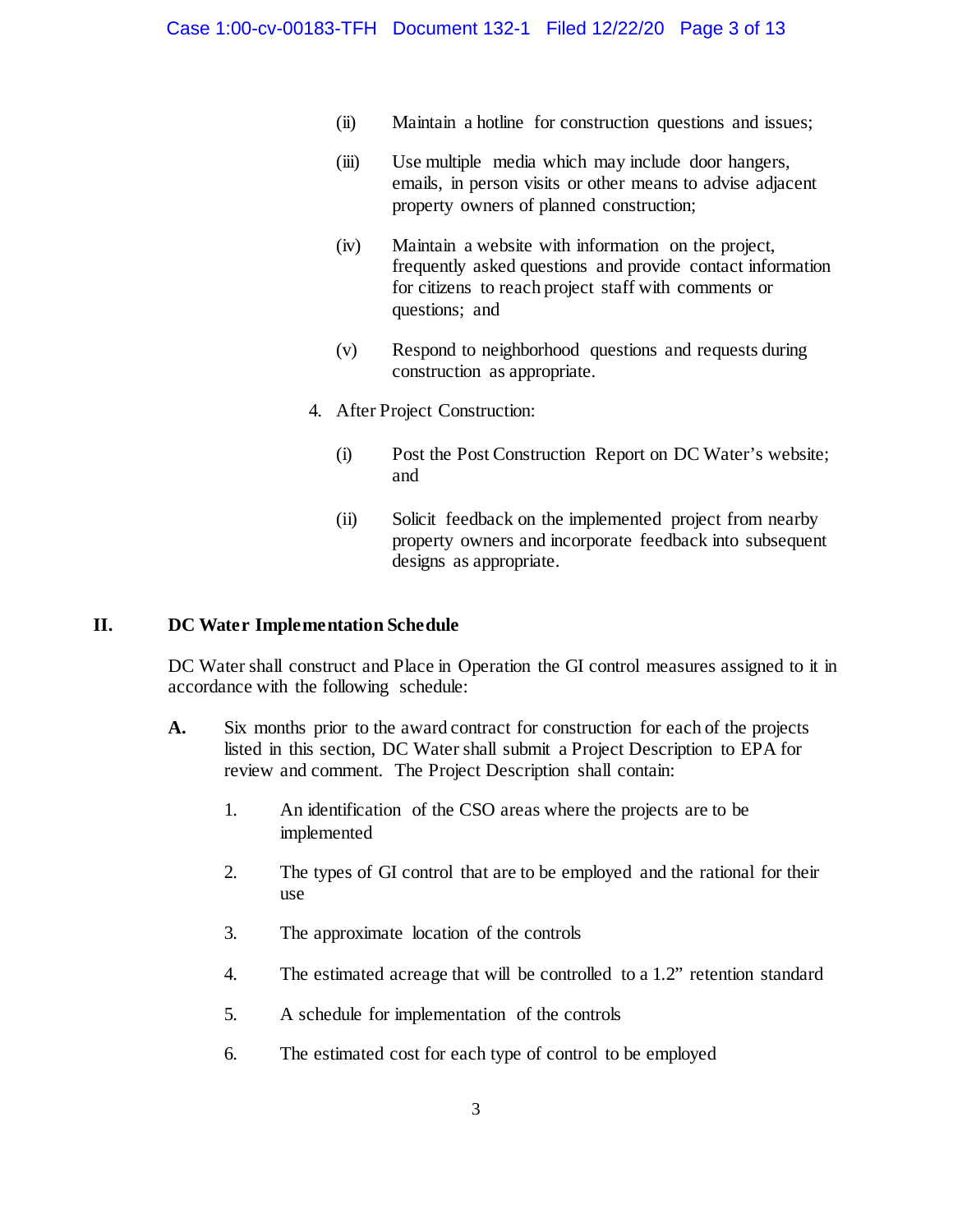- 7. The total cost for the Project
- 8. Post Construction Monitoring and Modeling Program for this project to demonstrate the capture efficiency of the controls to be implemented
- **B.** Six months following the completion of a project's post construction monitoring program, DC Water shall submit a Post Construction report for EPA review and comment. The Post Construction Report shall contain:
	- 1. A comparison of planned projects under the Project Description and actual implemented projects:
		- (a) Costs
		- (b) Acreage treated to 1.2" retention standard
		- (c) Estimate of run-off control.
	- 2. Identification of barriers to implementation of projects and steps taken by DC Water and the District to address any identified barriers for this and future projects
	- 3. Post Construction Monitoring and Modeling Program results assessing the efficiency of the controls implemented
	- 4. Changes proposed for future projects
- **C. Potomac Sewershed Projects: In accordance with the following schedule, construct GI, including targeted sewer separation, in the CSO 027, 028 and 029 sewersheds designed to:** 
	- 1. Project No. 1: Control 44 acres to the 1.2" Retention Standard
		- (a) Award Contract for Construction: June 23, 2017
		- (b) Place in Operation: June 23, 2019
	- 2. Project No. 2: Control 46 acres to the 1.2" Retention Standard
		- (a) Award Contract for Construction: June 23, 2022
		- (b) Place in Operation: June 23, 2024
	- 3. Project No. 3: Control 43 acres to the 1.2" Retention Standard
		- (a) Award Contract for Construction: June 23, 2025
		- (b) Place in Operation: June 23, 2027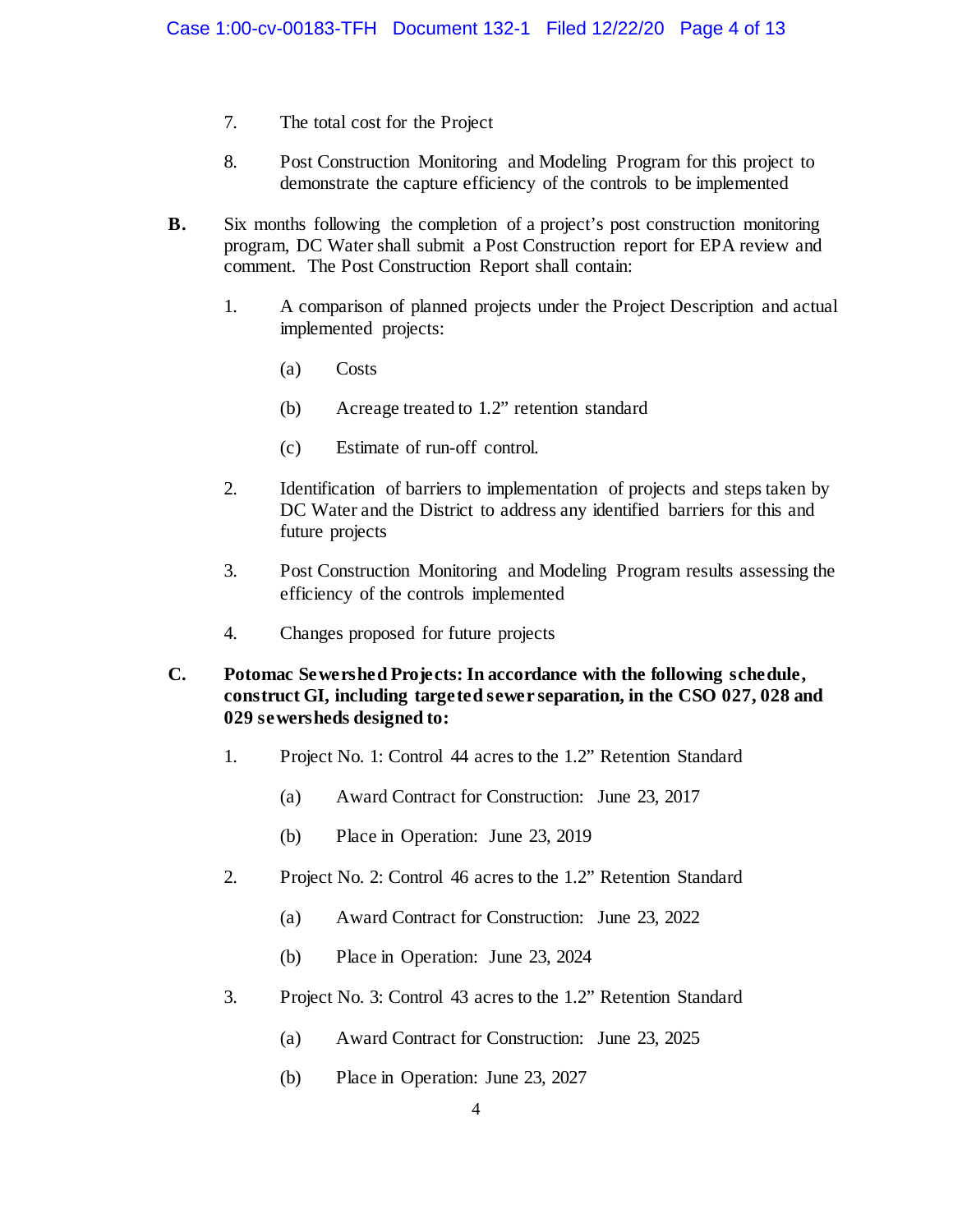- 4. Controlled acres placed in operation in excess of those specified for a given project in this paragraph II.C may be credited against the acres required to be controlled on subsequent projects.
- 5. No later than 15 months following the Place in Operation date for Project No. 1 above, DC Water shall submit to EPA and the District Post Construction Monitoring Report No. 1 for the Potomac Sewershed Projects (Potomac Report No. 1). In addition to the information required in Subsection II.B above, the report shall contain DC Water's determination of the practicability of controlling at least 133 acres to the 1.2" Retention Standard in the CSO 027, 028 and 029 sewersheds by the Place in Operation deadline for Project No. 3 above based on its experience with implementing Project No. 1. Such determination shall consider the constructability, operability, efficacy, public acceptability and cost per impervious acre treated of the controls.
- 6. EPA shall either approve or disapprove of the determination required by Paragraph 5 above. If EPA fails to either approve or disapprove the determination within 180-days following receipt of Potomac Report No. 1, any subsequent deadline that is dependent upon such approval or disapproval shall be extended by the number of calendar days beyond the 180-day period that EPA uses to approve or disapprove the determination. The process for approving or disapproving the determination shall be governed by Paragraph 39 of the Consent Decree.
- 7. In the event DC Water determines that it is not practicable to control at least 133 acres to the 1.2" Retention Standard in the CSO 027, 028 and 029 sewersheds by the Place in Operation deadline for Project No. 3 above and such determination is approved by EPA, DC Water shall:
	- (a) Plan, design, and construct the Potomac River Storage/Conveyance Tunnel with a total storage volume of not less than 40 million gallons, at any time up to, but no later than the following schedule
		- (i) Award Contract for Detailed Design: Three (3) months after EPA approval
		- (ii) Award Contract for Construction: Two (2) years and six (6) months after EPA approval
		- (iii) Place in Operation: Nine (9) years after EPA approval
	- (b) Be relieved of its obligation to implement Project Nos. 2 and 3 above; and
	- (c) Operate and maintain the GI constructed in Project No. 1 in accordance with its NPDES Permit.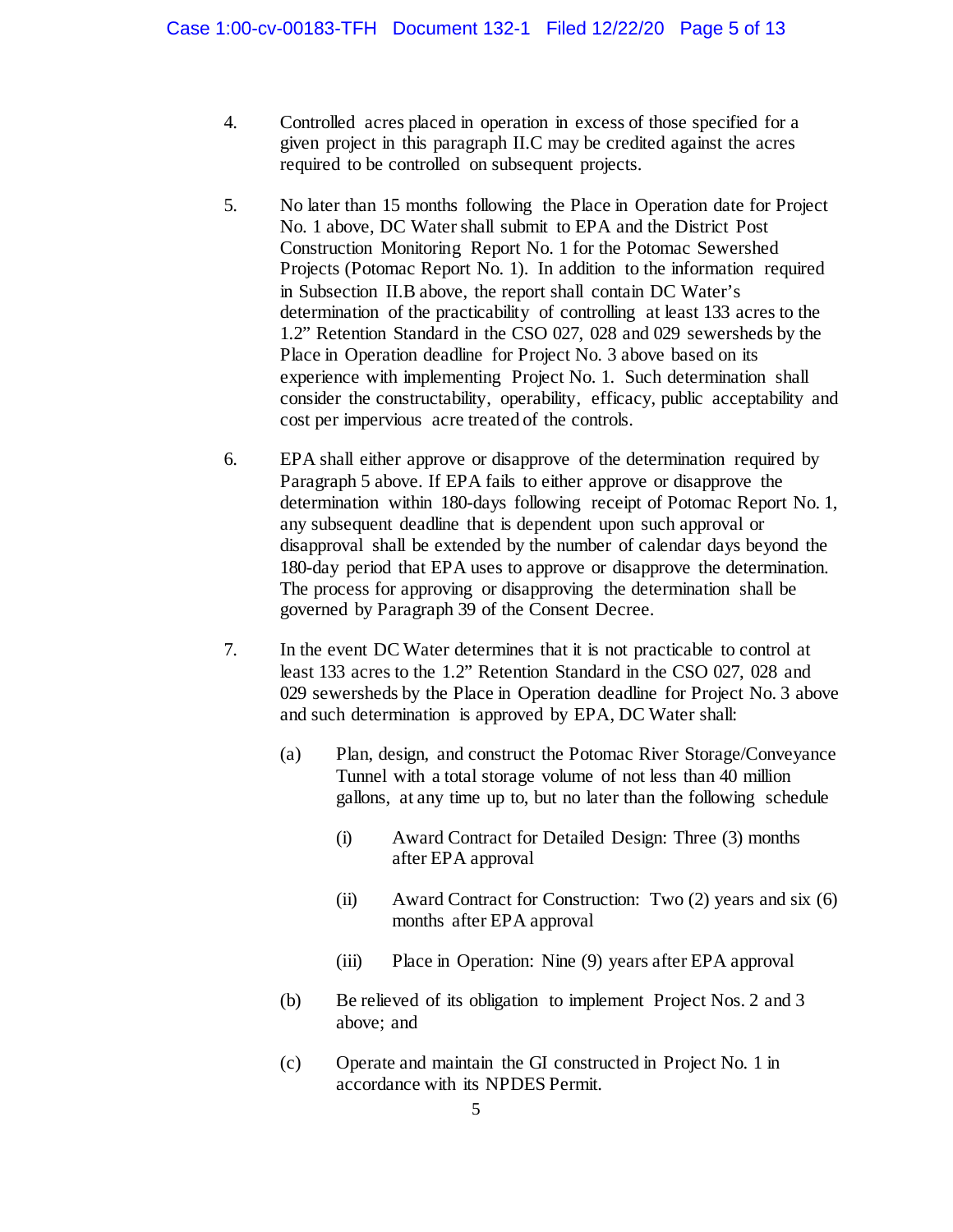#### **D. Rock Creek Sewershed Projects: In accordance with the following schedule, construct GI, including targeted sewer separation, in the CSO 049 (Piney Branch) sewershed designed to:**

- 1. Project No. 1: Control 20 acres to the 1.2" Retention Standard
	- (a) Award Contract for Construction: March 30, 2017
	- (b) Place in Operation: March 30, 2019
- 2. Project No. 2: Control 75 acres to the 1.2" Retention Standard
	- (a) Award Contract for Construction: January 23, 2022
	- (b) Place in Operation: January 23, 2024
- 3. Project No. 3: Control 90 acres to the 1.2" Retention Standard
	- (a) Award Contract for Construction: March 23, 2025
	- (b) Place in Operation: March 23, 2027
- 4. Project No. 4: Control 90 acres to the 1.2" Retention Standard
	- (a) Award Contract for Construction: September 30, 2027
	- (b) Place in Operation: September 30, 2029
- 5. Project No. 5: Control 90 acres to the 1.2" Retention Standard
	- (a) Award Contract for Construction: March 23, 2028
	- (b) Place in Operation: March 23, 2030
- 6. Controlled acres placed in operation in excess of those specified for a given project in this paragraph II.D. may be credited against the acres required to be controlled on subsequent projects.
- 7. No later than 15 months following the Place in Operation date for Project No. 1 above, DC Water shall submit to EPA and the District Post Construction Monitoring Report No. 1 for the Rock Creek Sewershed Projects (Rock Creek Report No. 1). In addition to the information required in Subsection II.B above, the report shall contain DC Water's determination of the practicability of controlling at least 365 acres to the 1.2" Retention Standard in the CSO 049 sewershed by the Place in Operation deadline for Project No. 5 above based on its experience with implementing Project No. 1. Such determination shall consider the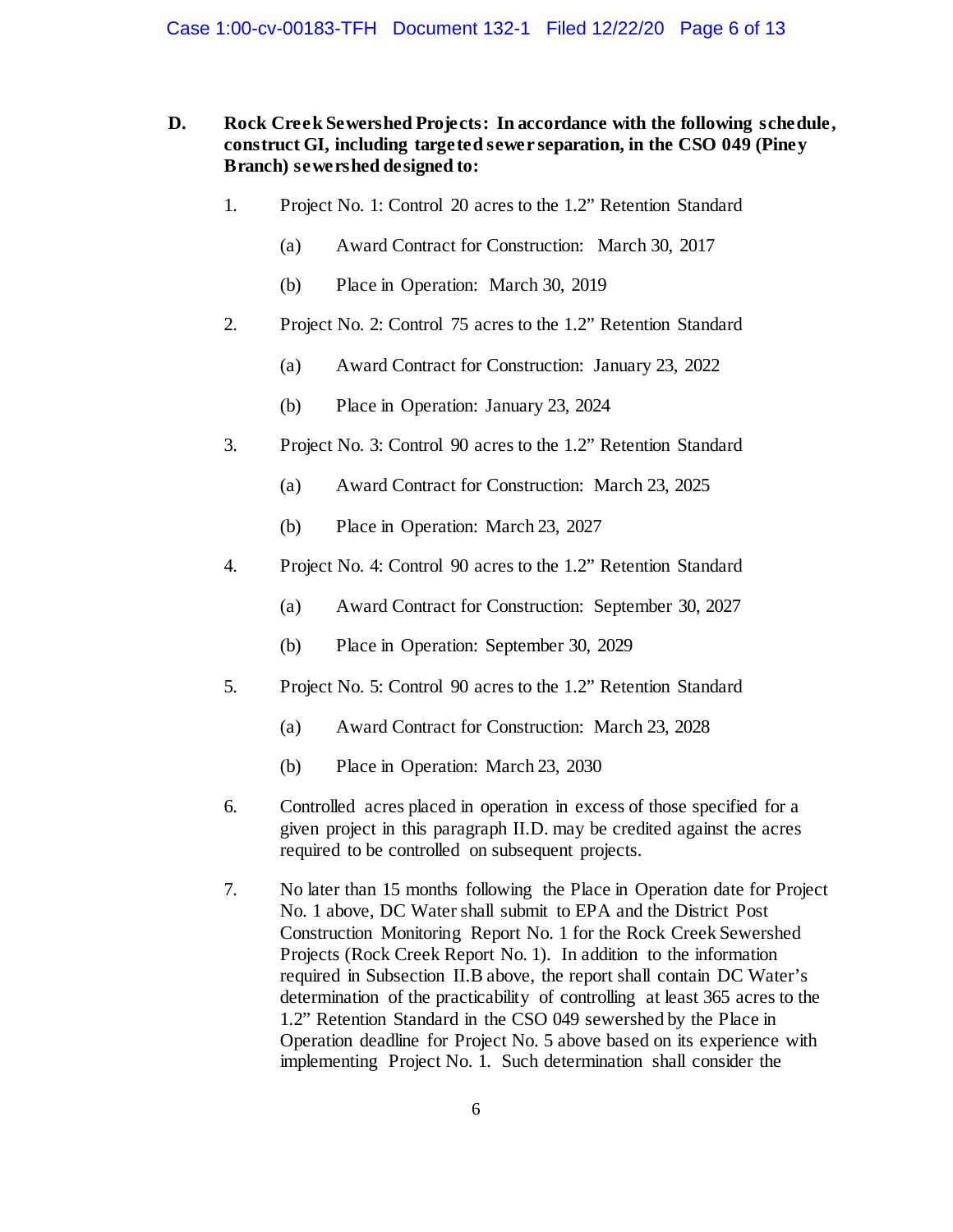constructability, operability, efficacy, public acceptability and cost per impervious acre treated of the controls.

- 8. EPA shall either approve or disapprove of the determination required by Paragraph 7 above. If EPA fails to either approve or disapprove the determination within 180-days following receipt of Rock Creek Report No. 1, any subsequent deadline that is dependent upon such approval or disapproval shall be extended by the number of calendar days beyond the 180-day period that EPA uses to approve or disapprove the determination. The process for approving or disapproving the determination shall be governed by Paragraph 39 of the Consent Decree.
- 9. DC Water has determined that it is not practicable to control at least 365 acres to the 1.2" Retention Standard in the CSO 049 sewershed by March 23, 2030 using solely green infrastructure projects, and such determination has been approved by EPA. DC Water has determined that a hybrid approach of green and gray infrastructure projects will achieve control equivalent to managing at least 365 acres to the 1.2" Retention Standard in the CSO 049 watershed by March 23, 2030, and such determination has been approved by EPA. DC Water shall achieve a minimum of 9.5 million gallons of control in the CSO 049 sewershed by March 23, 2030 as follows:
	- (a) DC Water shall construct a Rock Creek Storage Facility (the "Facility"), which shall store combined sewer flow from the Piney Branch Outfall, CSO 049, in accordance with DC Water's NPDES Permit. The storage capacity of the Facility will be at least four million two hundred thousand gallons (4.2 million gallons). After the Facility is Placed in Operation, in the event of wet weather causing the facility to be used for storage, DC Water shall dewater the Facility to the CSS as soon as practicable, but in no event longer than 59 hours, and shall convey the contents of the Facility to Blue Plains for treatment in accordance with DC Water's NPDES permit. The location of the Facility will be finalized during Facility Planning and design, but it will be between CSO 049 and Rock Creek and its approximate location is depicted in Page ES-9 of Appendix A to this Decree.
	- (b) DC Water shall plan, design, construct and Place in Operation the Facility at any time up to, but no later than the following schedule:
		- (i) Award Contract for Detailed Design: Three (3) years six (6) months after EPA approval
		- (ii) Award Contract for Construction: Five (5) years six (6) months after EPA approval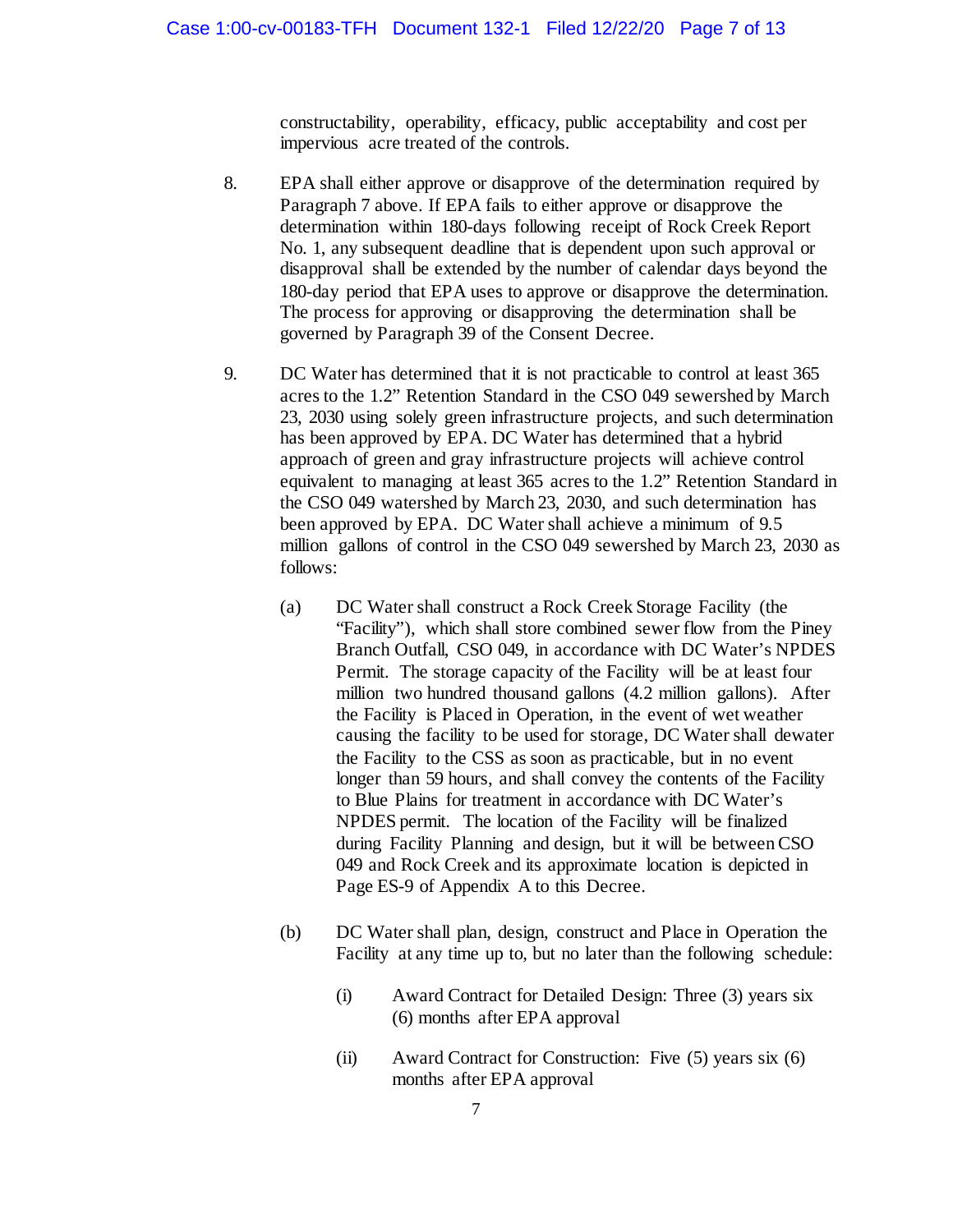- (iii) Place in Operation: Nine (9) years after EPA Approval
- (c) The Rock Creek Storage Facility shall be subject to the terms and requirements of Section VIII. (Control System Compliance and Post-Construction Monitoring) of this Decree.
- (d) DC Water shall place in operation GI which may include targeted sewer separation and downspout disconnection in the CSO 049 in accordance with the following schedule:
	- (i) DC Water certifies that it has placed in operation Rock Creek Project 1 controlling at least 20 acres to the 1.2" retention standard (652,000 gallons)
	- (ii) Project B: Control 22 acres to the 1.2" Retention Standard (717,000 gallons)
		- a. Award Contract for Construction: January 23, 2022
		- b. Place in Operation: January 23, 2024
	- (iii) Project C: Control 25 acres to the 1.2" Retention Standard (815,500 gallons)
		- a. Award Contract for Construction: March 23, 2025
		- b. Place in Operation: December 31, 2027
		- (iv) Project D: Control 25 acres to the 1.2" Retention Standard (815,500 gallons)
			- a. Award Contract for Construction: March 23, 2028
			- b. Place in Operation: March 23, 2030
- (e) As provided in Section II.E of Appendix F, DC Water has demonstrated that it is entitled to take credit for at least 2.3 million gallons (70.5 acres controlled to the 1.2" Retention Standard) from the implementation of the District's MS4 Permit and Stormwater Regulations in the CSO 049 sewershed as of March 31, 2020.
- (f) DC Water is relieved of its obligation to implement Project Nos. 2, 3, 4, and 5 from this Section II.D.; and
- (g) DC Water shall operate and maintain the GI constructed in Project No. 1 in accordance with its NPDES Permit.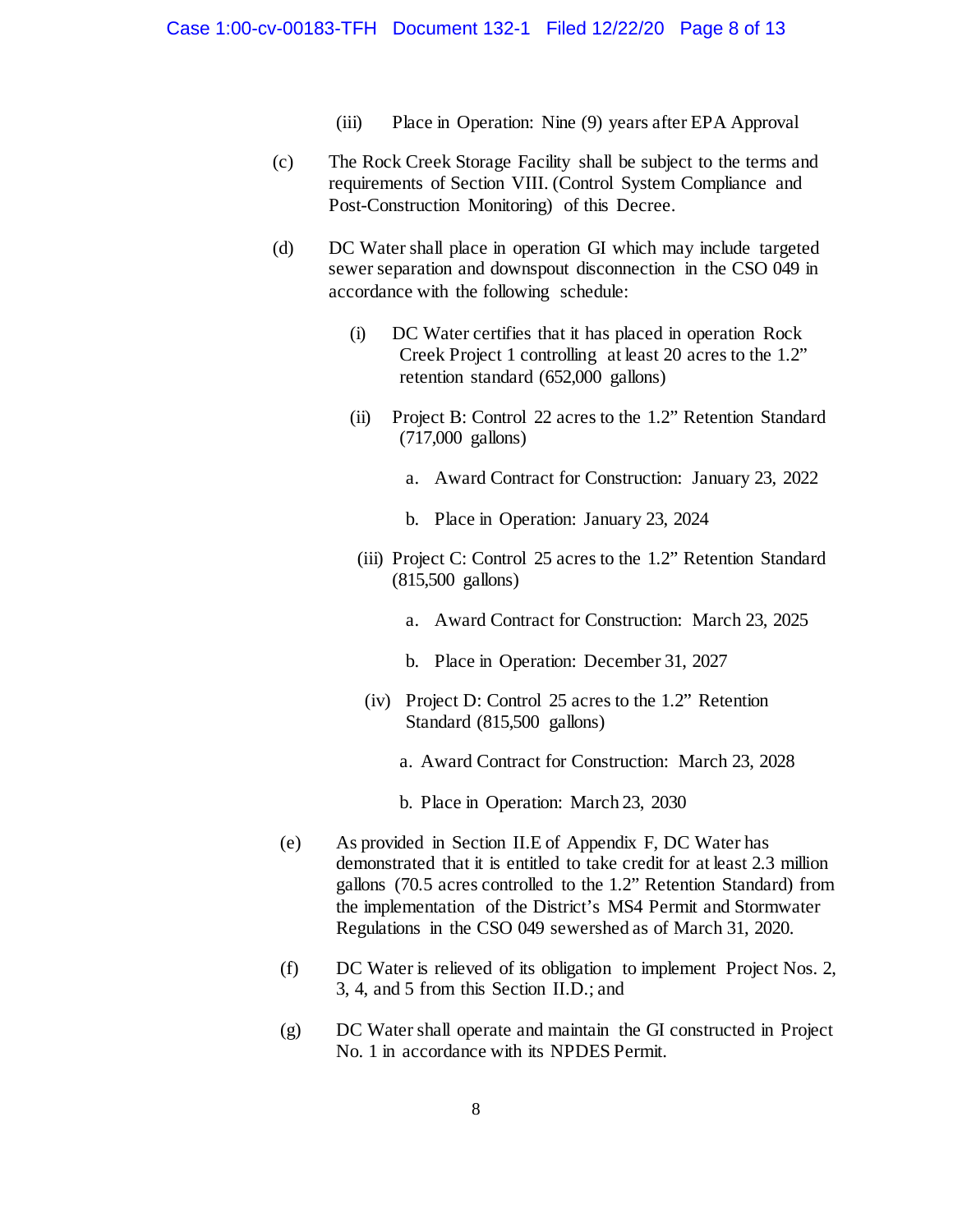- **E. Credit for Other Controlled Acres**. Controlled acres from the implementation of the District's MS4 Permit and Stormwater Regulations will be credited against DC Water's obligations to control acres in paragraphs II.C. and II.D. if:
	- 1. They are located in the CSO areas targeted for GI implementation by DC Water; and
	- 2. The design of the control measures and their level of control has been verified by DC Water to achieve the 1.2" retention standard or any portion thereof. Where green infrastructure installations by any party do not meet the full 1.2" design criterion and are counted towards meeting the requirements of this consent decree, DC Water may proportionally credit the control achieved; and
	- 3. DC Water, the District or a private party has assumed operation and maintenance responsibilities in a legally binding document or as part of its statutory or regulatory authority.
- **F. DC Water Commitments to Coordinate with the District.** The commitments of DC Water in coordinating with the District are:
	- 1. DC Water shall consult with the District's Program Coordinator and relevant District agencies in selecting planned GI projects proposed for District property or rights of way to ensure coordination with District infrastructure policies and priorities;
	- 2. DC Water shall submit draft GI construction staging packages identifying facilities to be constructed, including preliminary engineering plans and specifications, staging areas, estimated construction durations, work hours and traffic management plans for review by the District and shall do so sufficiently in advance of construction of the various GI contract divisions in order to allow adequate time for the District to review the packages, for the District and DC Water to resolve any issues, and for the District to issue the permits before the expected start date of construction;
	- 3. DC Water shall prepare 30%, 60%, 90% and 100% documents each for RFP and design for District review and comment prepared in accordance with terms agreed to by the District and DC Water;
	- 4. DC Water shall submit a maintenance and monitoring plan, including the funding methodology, for each GI Project to the District agencies having jurisdiction.
	- 5. DC Water shall submit applications for public space, construction, and any other necessary permits for each project or facility;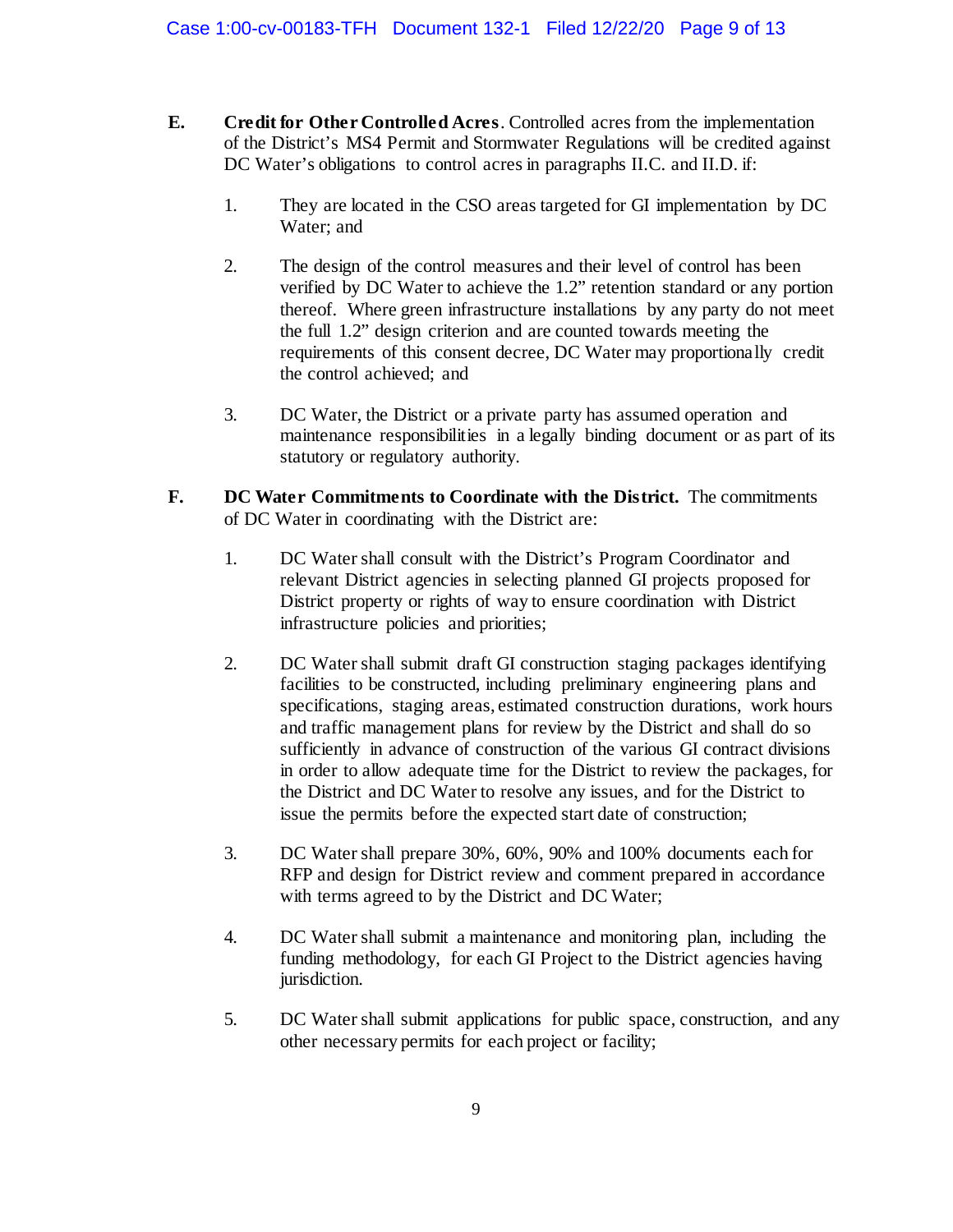- 6. DC Water shall submit the documents required by this section sufficiently in advance of construction in order to allow adequate time for the District to review the document, for the District and DC Water to resolve any issues, and for the District to issue the permits or other legal authority before the expected start date of construction of the project.
- 7. DC Water shall work with the District to coordinate and align capital projects and expenditures, where feasible and practical, to allow implementation of the GI projects in a manner that enables the efficient use of resources and minimizes costs to the taxpayers and rate-payers.
- 8. DC Water shall assure that GI credited towards meeting DC Water's obligations to control acres in paragraphs II.C. and II.D is inspected no less than once every three years and that any deficiencies are corrected.

# **III. District of Columbia Government Commitments**

- **A.** The commitments of the District in support of the GI Projects are:
	- 1. The District agrees to provide the public space necessary for DC Water to construct GI to control 92 acres to the 1.2" Retention Standard in the CSO 049 sewershed. The District and DC Water will establish procedures for identifying GI locations, technologies, and issuance of permits for construction, operation and maintenance and other matters.
	- 2. The District will appoint an executive-level District official as the District's Program Coordinator within 6 months of Effective Date of the First Amendment to the Consent Decree. The Coordinator will be charged with coordinating and expediting the work of the relevant District offices, departments and agencies;
	- 3. After submission by DC Water of each construction staging package, the District shall review the proposed construction staging areas, construction durations, maintenance of traffic, parking mitigation, work hours and facilities to be constructed, and work with DC Water to resolve any concerns and issue approval letters identifying the conditions that must be met in order to obtain permits for construction;
	- 4. The District shall issue permits for construction within thirty (30) business days of submittal of a complete application package prepared in accordance with an approval letter;
	- 5. After submission and review of the maintenance and monitoring plan for a GI Project submitted by DC Water, the District shall issue permits or other legal authority to DC Water in advance of the completion of construction of the GI Projects allowing access for the maintenance and monitoring of the project; unless, as part of the maintenance and monitoring plan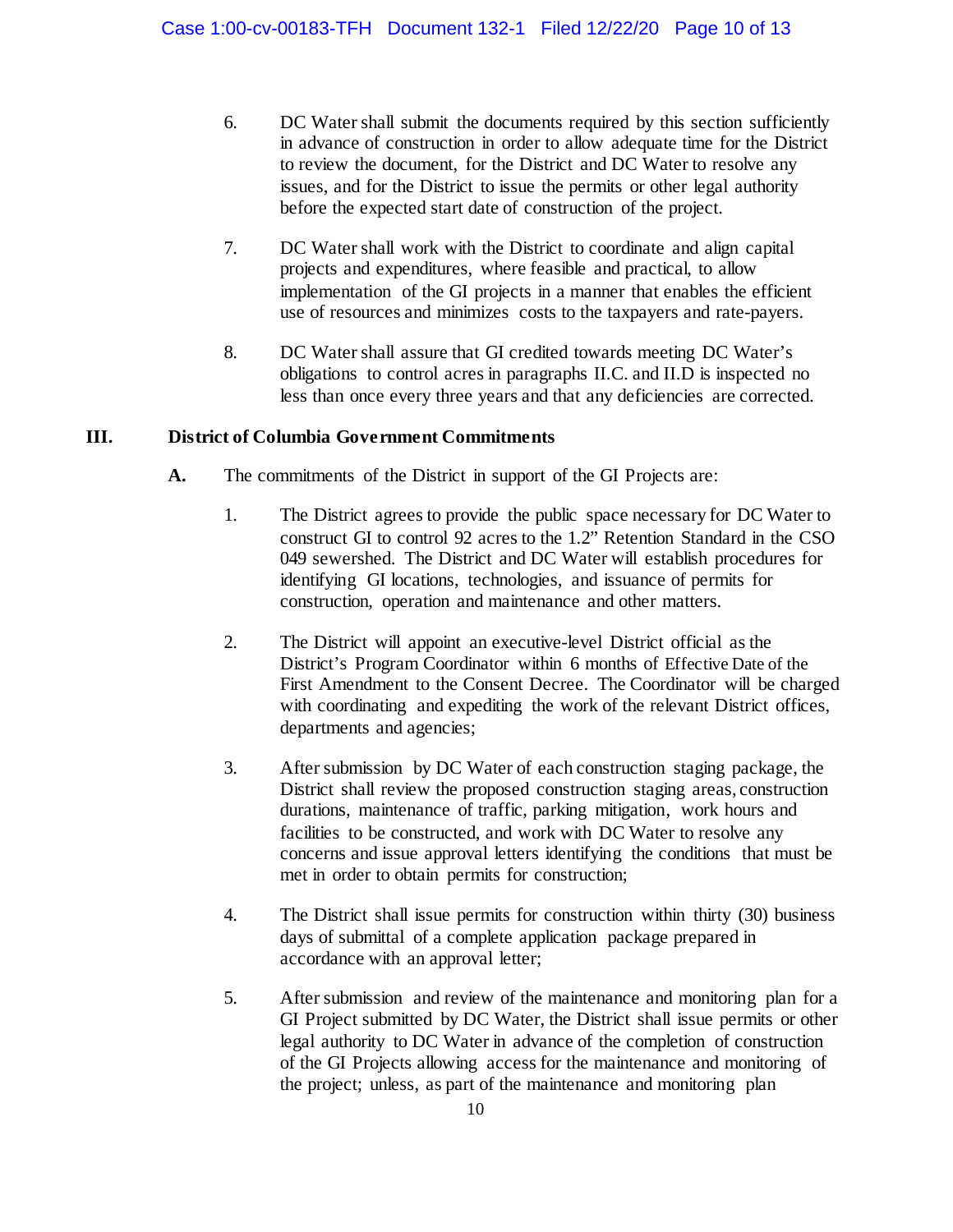submitted by DC Water and approved by the District, the District or private party will be responsible for the maintenance and monitoring of the project.

- 6. The District shall revise its storm water policies regarding in-lieu fees to include the following:
	- (a) In-lieu fees paid by regulated projects in the 049 sewershed will be used to fund construction of GI in those sewershed; and
	- (b) In-lieu fees paid by regulated projects in combined sewersheds will not be used to fund projects in combined sewersheds controlled by the Gray CSO Controls required by this Consent Decree.
- 7. The District shall submit a report to EPA for review and comment no later than March 1, 2016 identifying impediments to implementation of the GI Projects and identifying proposed changes to the regulations, codes, standards, guidelines and policies by reviewing the following items at a minimum:
	- (a) Storm water regulations and policies; including a review of the practicability of incentivizing storm water retention credits (SRCs) to maximize water quality benefits;
	- (b) District Department of Transportation ("DDOT") Design and Engineering Manual;
	- (c) Zoning regulations;
	- (d) Plumbing and Building Codes;
	- (e) DDOT Urban Forestry Guidelines;
	- (f) DDOT Green Infrastructure Standards; and
	- (g) DC Water Utility Protection Guidelines.
- 8. The District shall take the following actions with respect to the proposed amendments to the regulations, codes, standards and guidelines included in the reports described in paragraphs above:
	- (a) For statutory amendments, the District shall submit to the Council by no later than March 1, 2017, proposed legislation to enact the statutory amendments;
	- (b) For regulatory amendments that require Council approval, the District shall publish a notice of proposed rulemaking by March 1,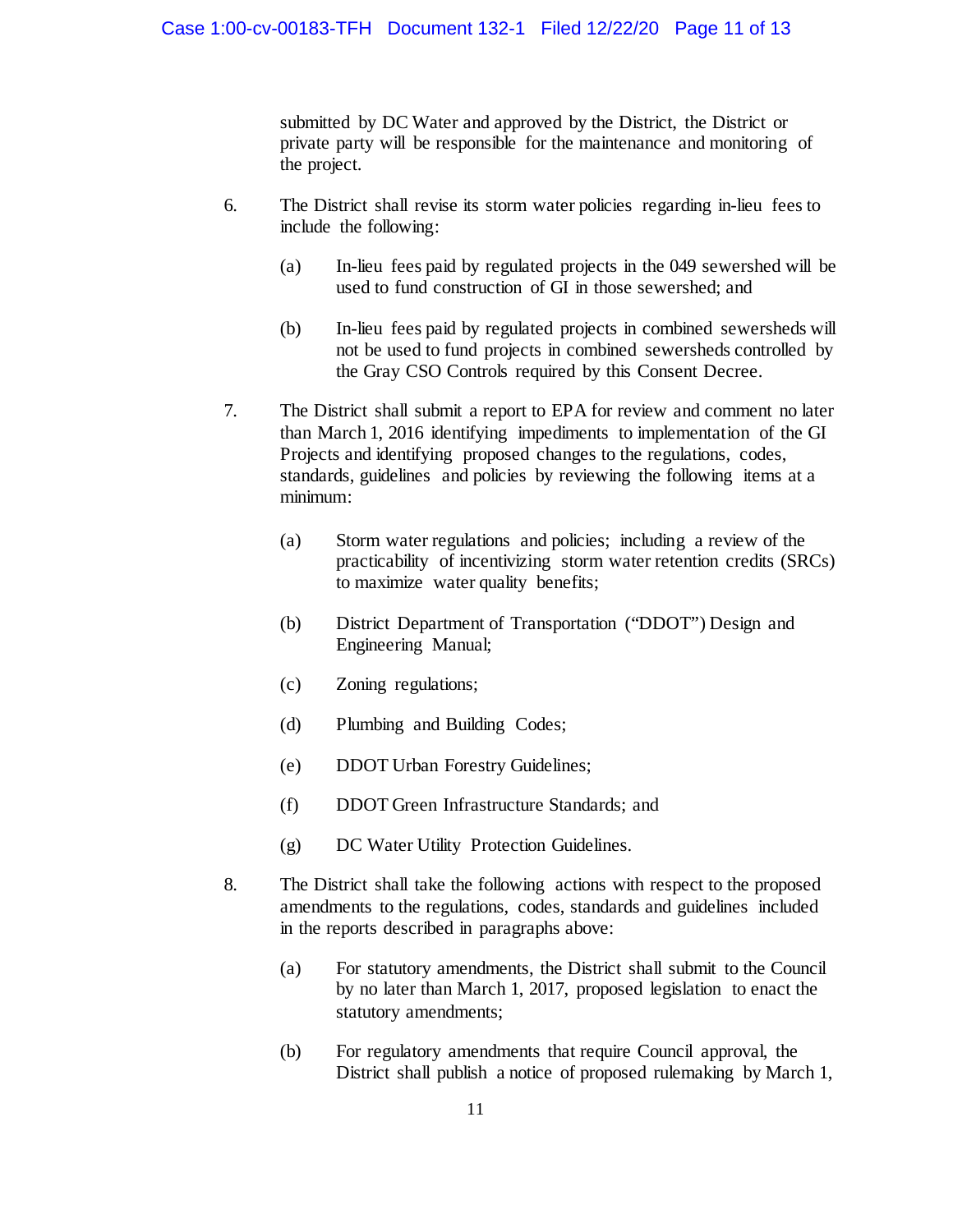2017, and shall submit to the Council by no later than January 1, 2018, a proposed resolution to approve the final rules;

- (c) For regulatory amendments that require Zoning Commission approval, the District shall submit proposed zoning language to the Zoning Commission for its approval by no later than March 1, 2017;
- (d) For regulatory amendments that do not require Council or Zoning Commission approval, the District shall issue a notice of proposed rulemaking by March 1, 2017;
- (e) For statutory amendments and for regulatory amendments that require Council approval, the District shall take such actions as are necessary to obtain the Council's approval of the proposed legislation by March 1, 2018;
- (f) For regulatory amendments that require Zoning Commission approval, the District shall take such actions as are necessary to obtain the Zoning Commission's adoption of the regulatory amendments by March 1, 2018; and
- (g) For regulatory amendments that do not require Council or Zoning Commission approval, the District shall issue a notice of final rulemaking no later than March 1, 2018.
- **B. Anti-Deficiency Act Events:** Nothing in this Decree shall be construed to require an expenditure, obligation or contract in violation of the Anti-Deficiency Act, 31 U.S.C. §§ 1341 etseq. Where an expenditure, obligation or contract is subject to the Anti-Deficiency Act, the District's obligations shall be subject to the availability of appropriated funds.

#### **IV. Additional Coordination between DC Water and District**

DC Water and the District will work together to coordinate and align capital projects and expenditures, where feasible and practical, to allow implementation of the GI Projects in a manner that enables the efficient use of resources and minimizes costs to the taxpayers and rate-payers. As part of this process, the District and DC Water will identify capital projects in the sewershed for CSO 049 that are projected to be completed during the subsequent three (3) years and that provide an opportunity to include more than \$200,000 of green infrastructure in excess of that required by District law. DC Water may request the District to incorporate in one or more of these projects GI in excess of that required by District law. The District agrees to grant such requests if DC Water agrees to fund the incremental design, construction, monitoring and maintenance costs of GI implemented by the District in excess of GI required by District law, the amount of such funding is agreed to by the District and DC Water, and the proposed GI is consistent with the District's current and potential future